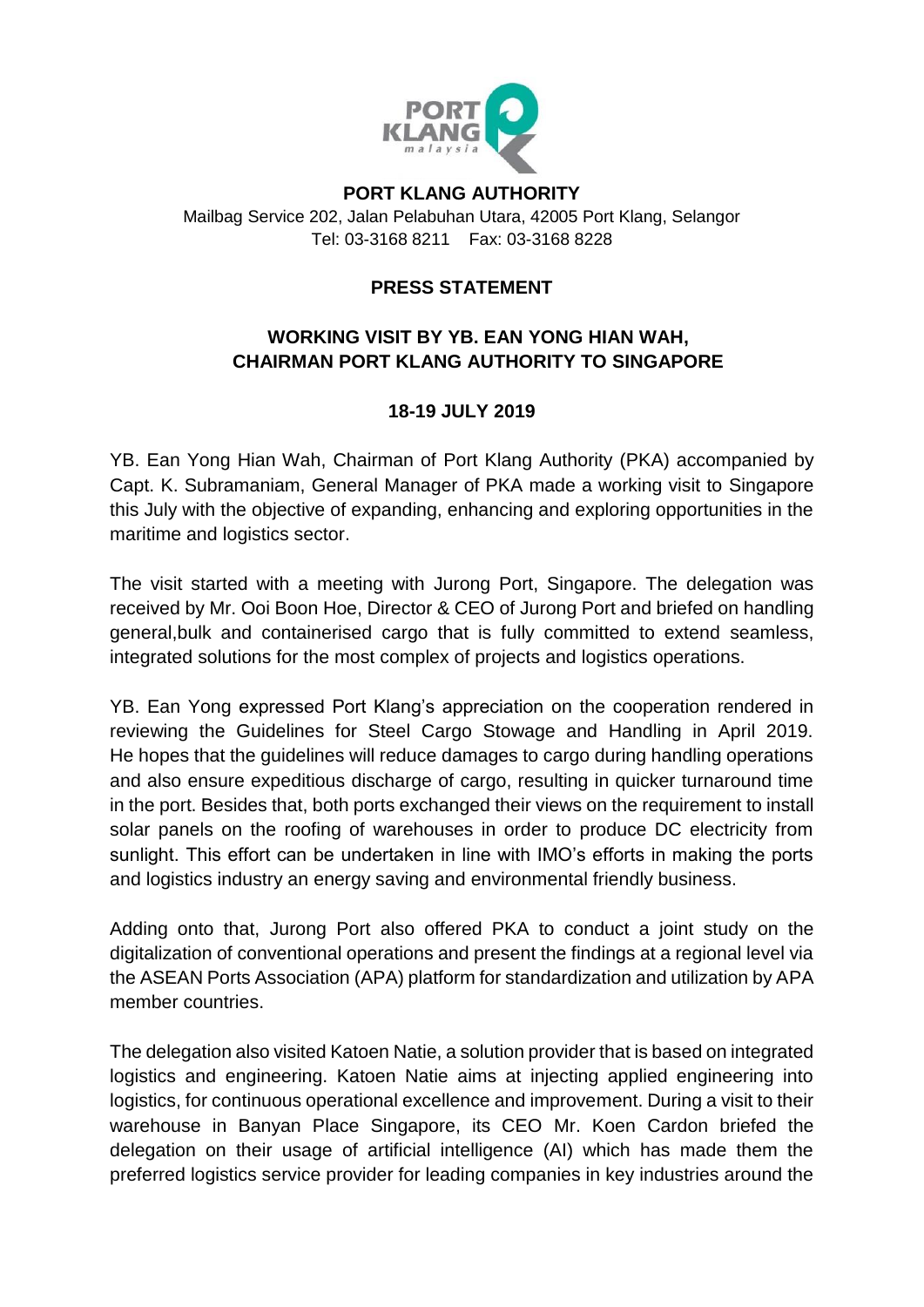world. YB. Ean Yong welcomed the CEO's proposal to have an operations base in Port Klang. He added that PKA will render all necessary support to ease the business set up process in Port Klang.

On the second day of the visit, the delegation took the opportunity to visit CWT's Wine Vault and Mega Hub. They were greeted by Mr. Kay Kong Swan, CEO Integrated Logistics of CWT. CWT is a leading provider of integrated logistics services across multiple markets and geographies, with a goal to create better supply chain and opportunities for world trade. They operate multi-level ramp-up warehouse facilities with high ceilings and large floor places which allow to configure supply chain design flow and consolidate multi-location operations under one roof for higher operating efficiency. At present, CWT operates several warehouses in Port Klang Free Zone (PKFZ) as well as a 13-acre On-Dock Depot (ODD) within the premises of Westports.

Later in the day, YB. Ean Yong and the delegation also visited Cogent's One Stop Logistics Hub at Buroh Crescent, Singapore. The Hub is Singapore's largest one-stop integrated logistics hub with a container depot located on its rooftop. As an integrated full-service logistics hub, Cogent One-Stop Logistics Hub consolidates the current Cogent Group operations (warehousing, container depot and transportation services) under one roof. Currently, Cogent also operating businesses in PKFZ and Westports as well as intend to develop their logistics facility especially warehousing in Westports.

During the visit, Cogent's CEO Mr. Benson Tan explained on Cogent's elevated work productivity, whereby with the warehouse and container depot located within a single premise, the transport cycle can be shortened by saving one trip per cycle, thus shorten the waiting time, reduce operational cost and enhancing productivity. This also means operations can handle higher volume within the same amount of time, which translates to greater savings for customers. He further urged that PKA to implement this ideology in Port Klang in order to allow seamless logistics experience as the hub shall incorporate all the shipping-related processes under one roof.

The visit has paved a way for bilateral cooperation between Singapore and Port Klang in logistics sector as well as port operations and future trade and business opportunities between both ports.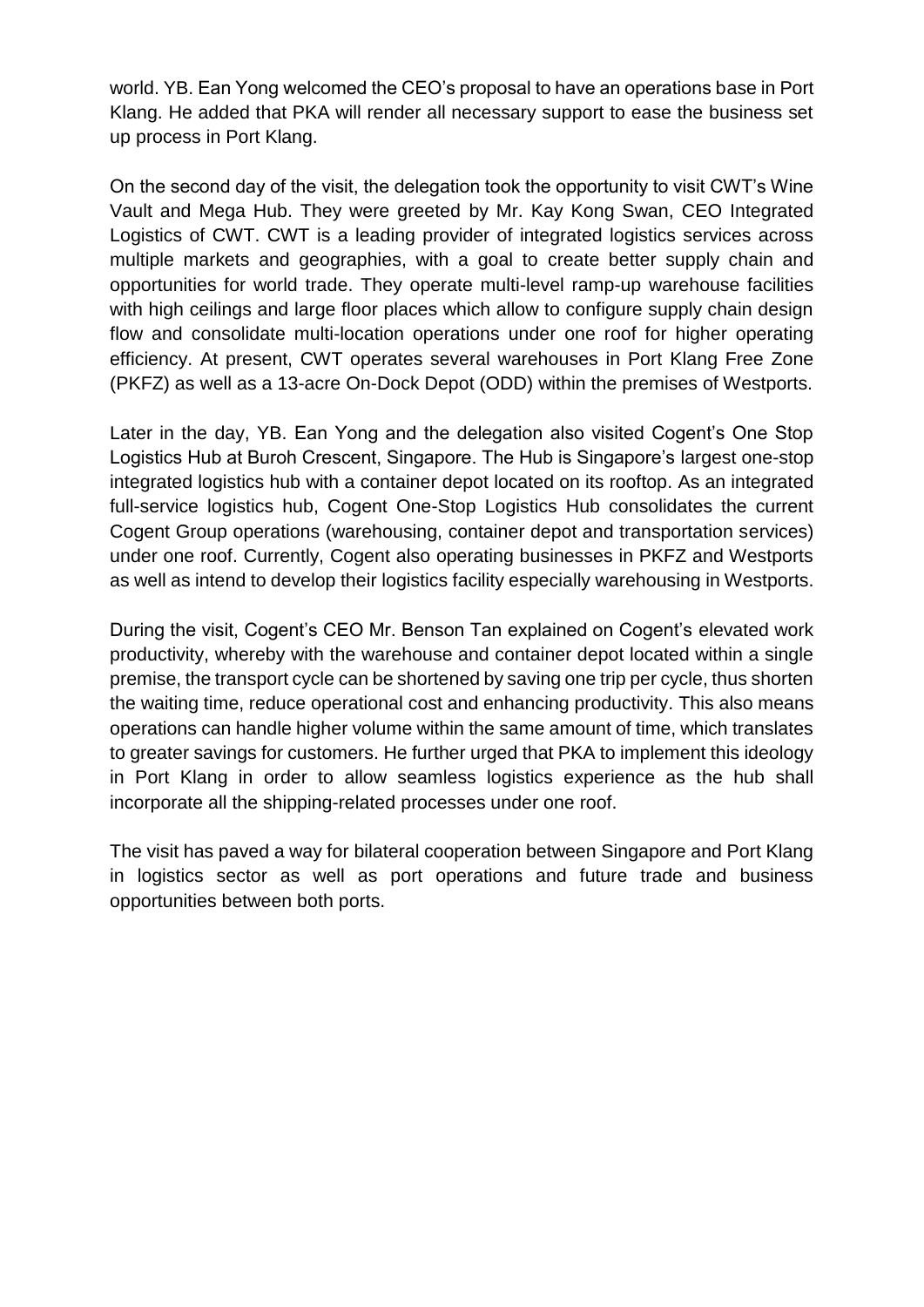

JURONG PORT



KATOEN NATIE